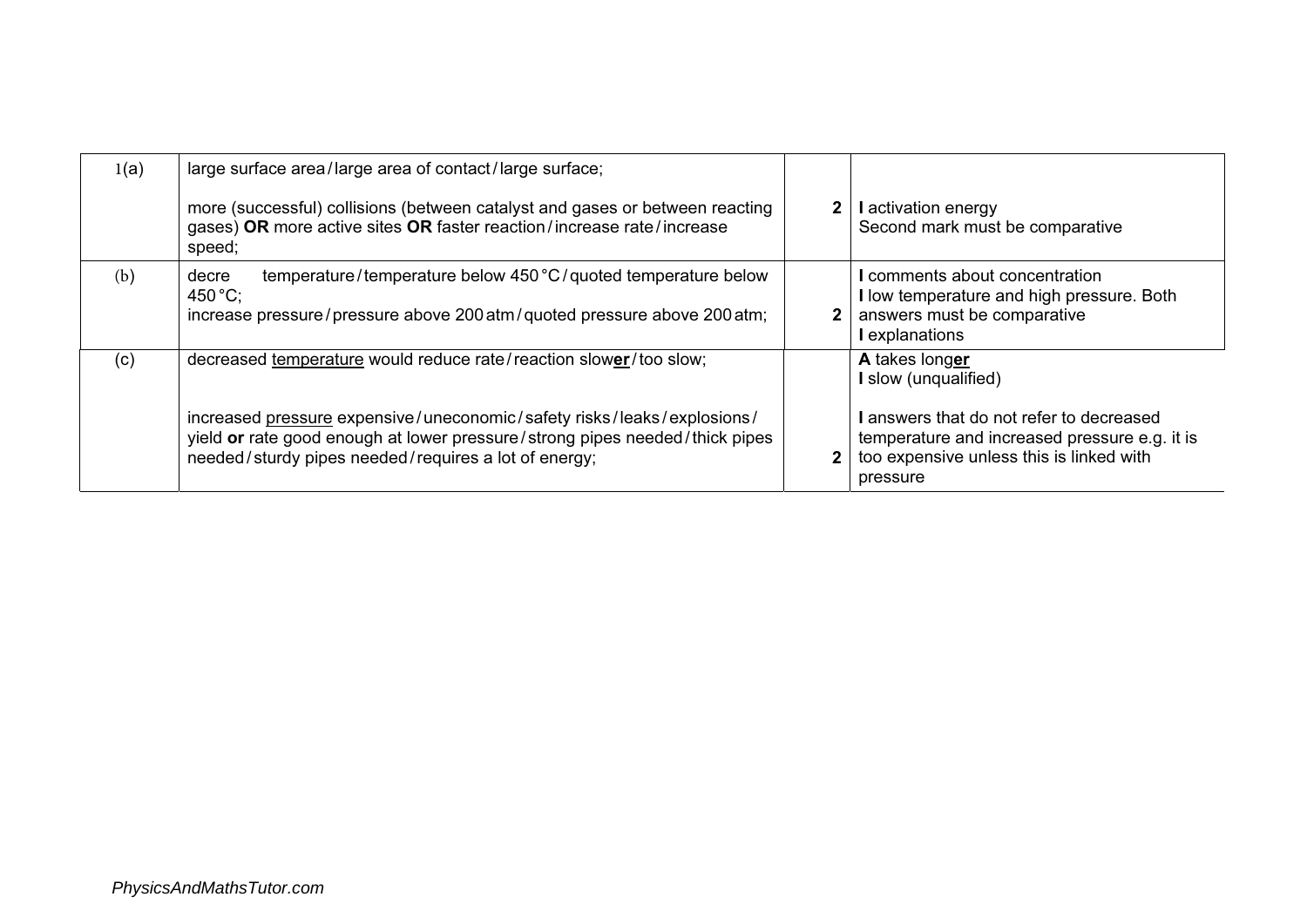2 **(a) (i)** pressure 150–300 atmospheres/atm (1)

| $(a)$ $(i)$ | pressure 150-300 atmospheres/atm (1)                                                                                                                                                                                                               |             |
|-------------|----------------------------------------------------------------------------------------------------------------------------------------------------------------------------------------------------------------------------------------------------|-------------|
|             | temperature <b>accept</b> in range 370 to 470 $^{\circ}$ C (1)                                                                                                                                                                                     |             |
|             | iron (catalyst) (1)                                                                                                                                                                                                                                |             |
|             | balanced equation $N_2 + 3H_2 \rightleftharpoons 2NH_3$ (1)                                                                                                                                                                                        |             |
|             | equilibrium/reversible (1)                                                                                                                                                                                                                         | [5]         |
| (i)         | potassium/K(1)                                                                                                                                                                                                                                     |             |
|             | phosphorus/P(1)                                                                                                                                                                                                                                    | $[2]$       |
|             |                                                                                                                                                                                                                                                    |             |
| $(b)$ (i)   | burn fossil fuels/burn fuels containing sulfur/burn compounds containing<br>sulfur/burn ores containing sulfur/roast metal sulfides/burn metal sulfides<br>(1)                                                                                     |             |
|             | sulfur dioxide/SO <sub>2</sub> (formed) (1)                                                                                                                                                                                                        |             |
|             | (form) sulfuric/H <sub>2</sub> SO <sub>4</sub> /sulfurous acid/H <sub>2</sub> SO <sub>3</sub> (1)                                                                                                                                                  |             |
|             | <b>OR</b>                                                                                                                                                                                                                                          |             |
|             | nitrogen and oxygen (in air) react at high temperatures/in jet engines/car<br>engines/lightning. (1)                                                                                                                                               |             |
|             | (form) oxides of nitrogen (1)                                                                                                                                                                                                                      |             |
|             | (form) nitric acid/HNO <sub>3</sub> /nitrous acid/HNO <sub>2</sub> (1)                                                                                                                                                                             | $[3]$       |
| (ii)        | any two from:<br>calcium oxide/lime/quicklime/CaO (1)<br>calcium hydroxide/Ca(OH) <sub>2</sub> /lime/slaked lime/limewater (1)<br>calcium carbonate/CaCO <sub>3</sub> /limestone/chalk/marble $(1)$<br>guidance: 'lime' can only be credited once. | $[2]$       |
|             |                                                                                                                                                                                                                                                    | [Total: 12] |
|             |                                                                                                                                                                                                                                                    |             |
|             |                                                                                                                                                                                                                                                    |             |
| 3<br>(a     | (i) any metal above zinc<br>$Mg \rightarrow Mg^{2+} + 2e$                                                                                                                                                                                          | $[1]$       |

- [2]  $[1]$ (ii)  $Zn + 2Ag^+ \rightarrow Zn^{2+} + 2Ag$ Note: not balanced only [1] (iii) because they can accept or gain electrons / change into atoms or can be reduced
- [1] [1] (iv) Ag<sup>+</sup> or silver charge not essential but if given must be correct
- (v)  $\text{Ag}^+$  and Cu<sup>2+</sup> or silver and copper charge not essential but if given must be correct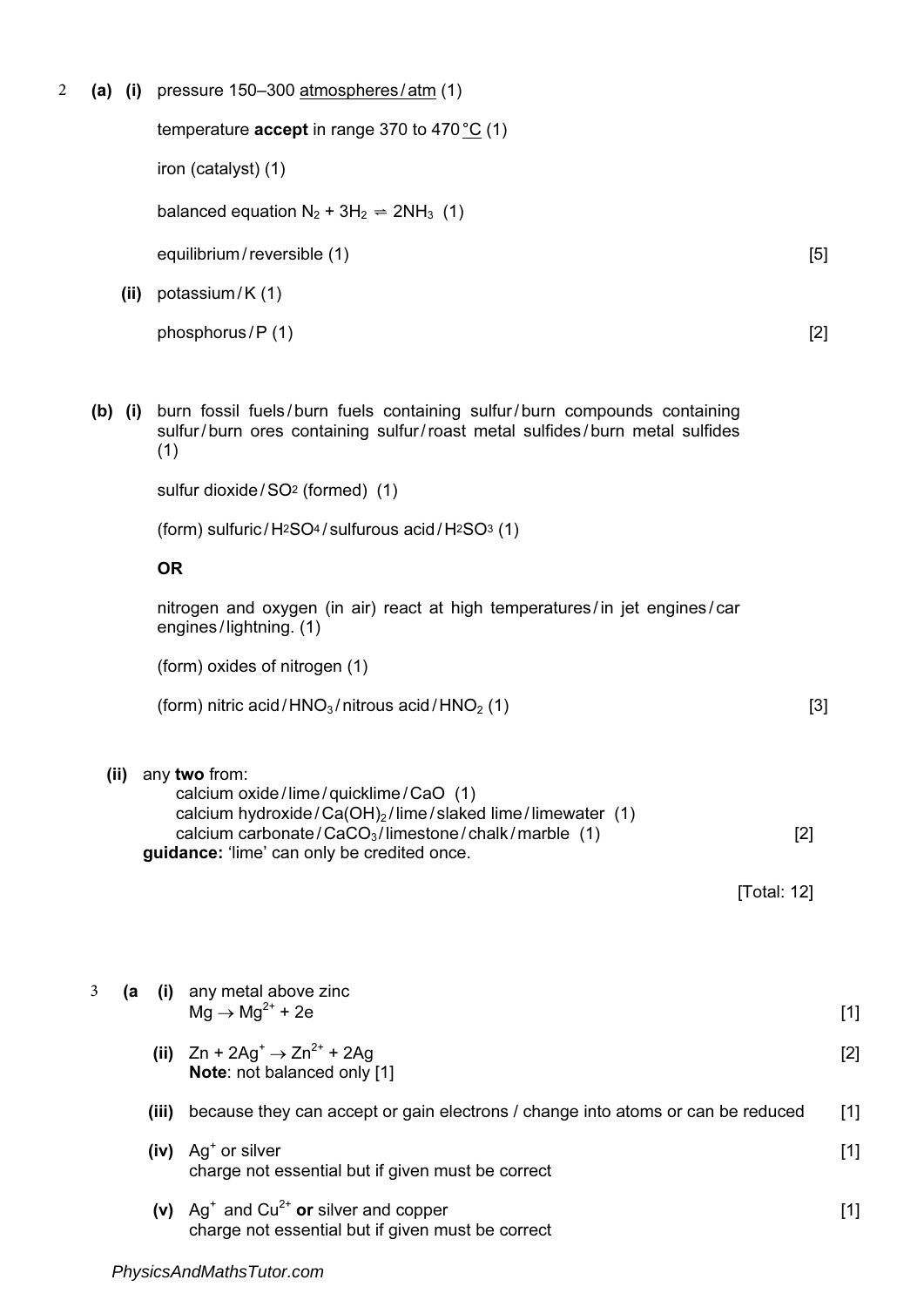|   |    |           | one relevant comment from:                                                                                                                                                                                                                                                                                                                                          | $[1]$                   |
|---|----|-----------|---------------------------------------------------------------------------------------------------------------------------------------------------------------------------------------------------------------------------------------------------------------------------------------------------------------------------------------------------------------------|-------------------------|
|   |    |           | higher reactivity metals are the negative electrode / copper is least reactive because it is the<br>positive electrode because copper would have the lowest voltage / copper cell $V = 0$ / the<br>bigger the difference in reactivity, the bigger the voltage / zinc has highest voltage because it<br>is most reactive / more reactive metals have higher voltage |                         |
|   |    |           |                                                                                                                                                                                                                                                                                                                                                                     | [Total: 9]              |
| 4 | (a | (i)       | fractional distillation<br>(liquid) air                                                                                                                                                                                                                                                                                                                             | $[1]$<br>$[1]$          |
|   |    |           | (ii) cracking / heat in presence of catalyst<br>of alkane / petroleum<br>to give an alkene and hydrogen                                                                                                                                                                                                                                                             | $[1]$<br>$[1]$<br>$[1]$ |
|   |    |           | <b>OR:</b> electrolysis (1)<br>named electrolyte (1)<br>hydrogen at cathode (1)                                                                                                                                                                                                                                                                                     |                         |
|   |    |           | <b>OR:</b> from methane (1)<br>react water / steam (1)<br>heat catalyst (1)<br>only ACCEPT: water with methane or electrolysis                                                                                                                                                                                                                                      |                         |
|   |    | $(b)$ (i) | the pair with both graphs correct is C<br>NOTE: mark (b)(ii) independent of (b)(i)                                                                                                                                                                                                                                                                                  | $[1]$                   |
|   |    | (ii)      | high pressure favours side with lower volume / fewer moles<br>this is RHS / product / ammonia<br>$%NH3$ / yield increases as pressure increases                                                                                                                                                                                                                     | $[1]$<br>$[1]$<br>$[1]$ |
|   |    |           | the forward reaction is exothermic<br>exothermic reactions favoured by low temperatures<br>$%NH3$ / yield decreases as temperature increases<br><b>ACCEPT: reverse arguments</b>                                                                                                                                                                                    | $[1]$<br>$[1]$<br>$[1]$ |
|   |    | (iii)     | increases reaction rate<br><b>ACCEPT:</b> reduces activation energy<br>OR: decreases the amount of energy particles need to react                                                                                                                                                                                                                                   | $[1]$<br>$[1]$          |
|   |    |           | OR: economic rate at lower temperature so higher yield                                                                                                                                                                                                                                                                                                              | [Total: 14]             |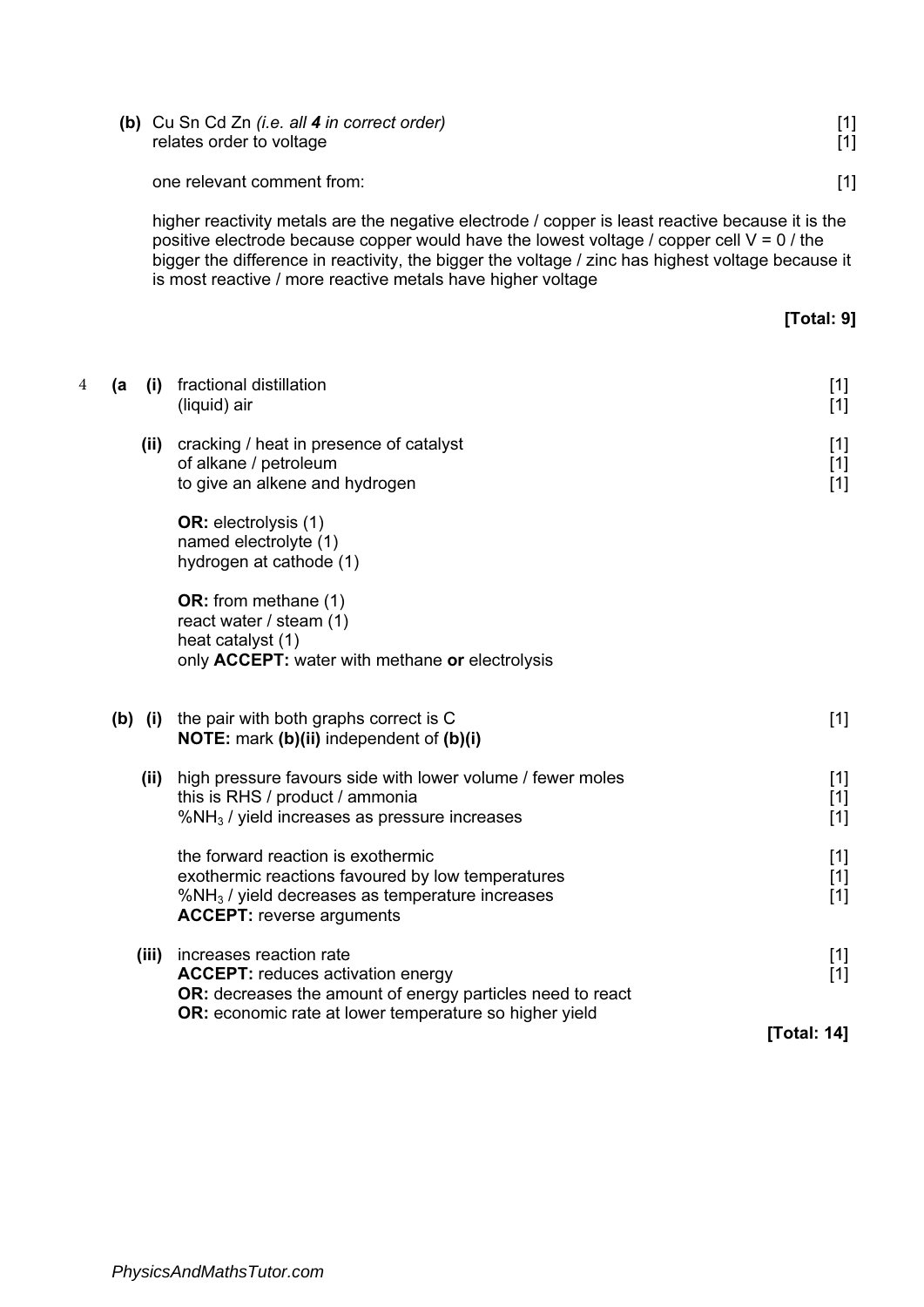| 4 | (a | (i)       | the (forward) reaction is endothermic                                                                                                                                                                   | $[1]$                   |
|---|----|-----------|---------------------------------------------------------------------------------------------------------------------------------------------------------------------------------------------------------|-------------------------|
|   |    | (ii)      | none<br>volume of reactants and products the same<br><b>ACCEPT:</b> number of moles or molecules                                                                                                        | $[1]$<br>$[1]$          |
|   |    | (iii)     | the reaction (between oxygen and nitric oxide) is exothermic<br>high temperatures push equilibrium to left / high temperatures decrease yield of products<br>/ low temperatures favour forward reaction | $[1]$<br>$[1]$          |
|   |    | (iv)      | $4NO2 + O2 + 2H2O \rightarrow 4HNO3$<br>not balanced = $(1)$ only                                                                                                                                       | $[2]$                   |
|   |    | (v)       | (cost of) high amount of electricity / energy                                                                                                                                                           | $[1]$                   |
|   |    | $(b)$ (i) | contains more nitrogen                                                                                                                                                                                  | $[1]$                   |
|   |    | (ii)      | photosynthesis<br>chlorophyll is catalyst / chlorophyll absorbs light<br>carbon dioxide and water react<br>to make glucose / carbohydrates / starch / sugar / named sugar                               | $[1]$<br>$[1]$<br>$[1]$ |
|   |    |           | [Total: 13]                                                                                                                                                                                             |                         |